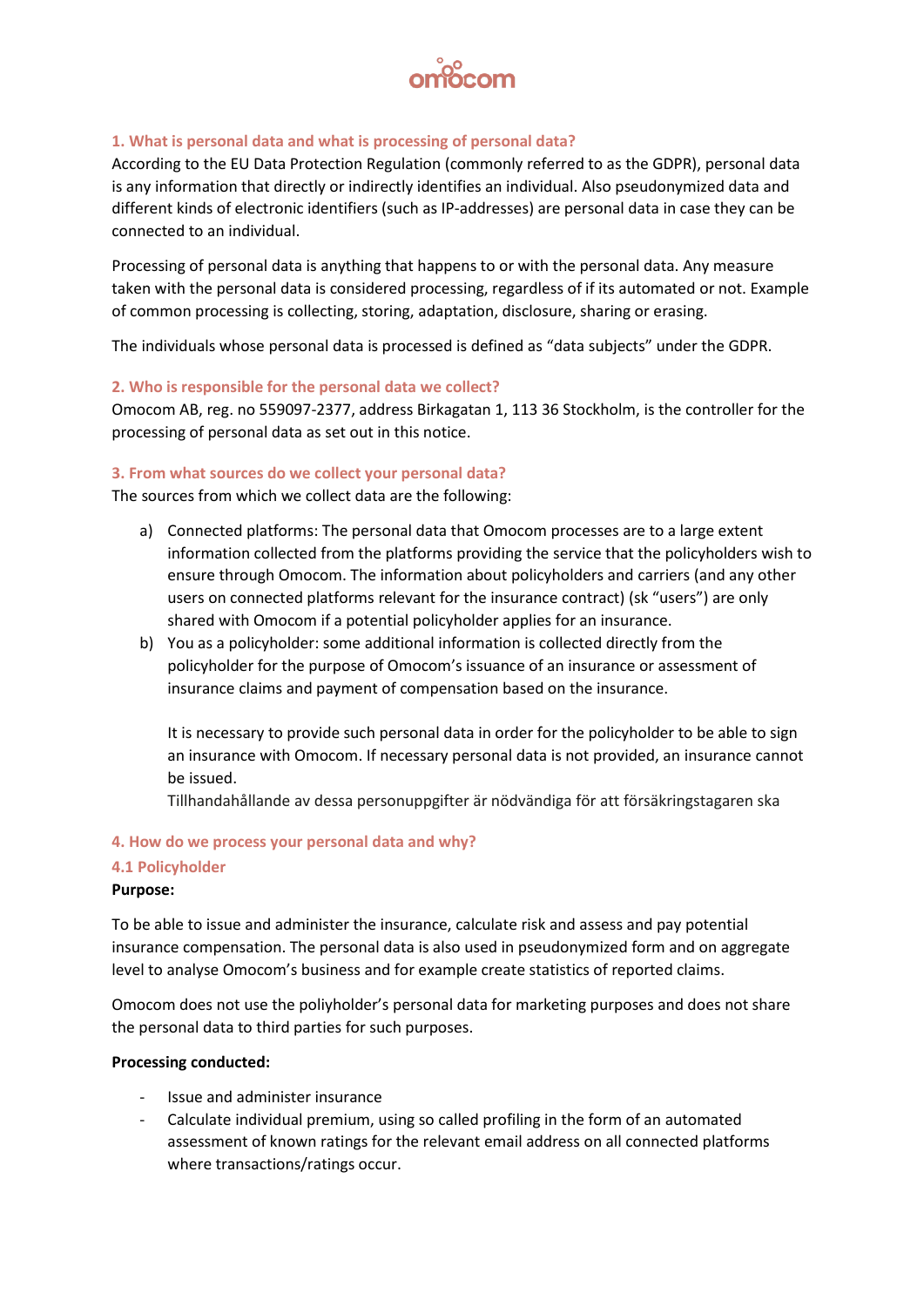

- Assess insurance claims and administer payment in case of damages.
- Analyse Omocom's business based on psuedonymized data

# **Categories of personal data**:

Policyholder's name, username and user-id on the platform, address and telephone number. Insurance information such as insurance number, date, insurance object and address information relating to the object (for example pick-up address and possible destination). The result from the calculation of premium in the form of a so called premium value.

Social security number is only collected if a customer initiates an insurance claim for damages. Pictures of damaged goods or similar can then be collected. Bank account number is collected if a payment for compensation shall be made. Transaction number and the size of the compensation amount is collected by the payment solution provider used by Omocom and is communicated to Omocom.

# **Legal basis:**

Performance of the insurance contract. The collection and other processing of your personal data (name, contact information and possible social security number and information about your insurance) is a prerequisite for Omocom to be able to complete its obligations under the insurance contract.

Legitimate interest. The core of Omocom's service is that we can calculate risk on an individual basis to establish the premium. The individual calculation is intended to have an advantage for the policyholder. Omocom processes pseudonymized and aggregated data about previous claims from its policyholders to create statistics and analyse its business. The insights gained is then the foundation for the individual premium calculation.

The personal data used to calculate the premium are the users email address and potential rating on the relevant platform, and any claims history according to the above. No personal data of integrity sensitive nature is processed and no data that can directly identify a person. When the calculation is complete, Omocom will also process the result (so called premium value). Omocom's assessment is that the interest of being able to calculate the individual premium for the policyholder and to limit the risk of fraud, weighs heavier than the policyholders' interests of not having its personal processed for these purposes. Omocom has therefore concluded that it has a so called 'legitimate interest' under the GDPR to process the result from the calculation of the premium (so called premium value).

# **Storage period:**

Personal data is stored until the insurance contract has been completed and during a period of time thereafter to be able to manage any insurance claims based on the contract and in accordance with applicable insurance legislation. Insurance information may be stored up to ten years with the support of the statue of limitations. Information about payment for compensation may be stored up to eight years in accordance with the requirements of the bookkeeping act.

# 4.2 Carriers (and any other users on connected platforms relevant for the insurance contract) **Purpose:**

To be able to calculate risk and assess and pay potential insurance compensation. The personal data is also used in pseudonymized form and on aggregate level to analyse Omocom's business and for example create statistics of reported claims.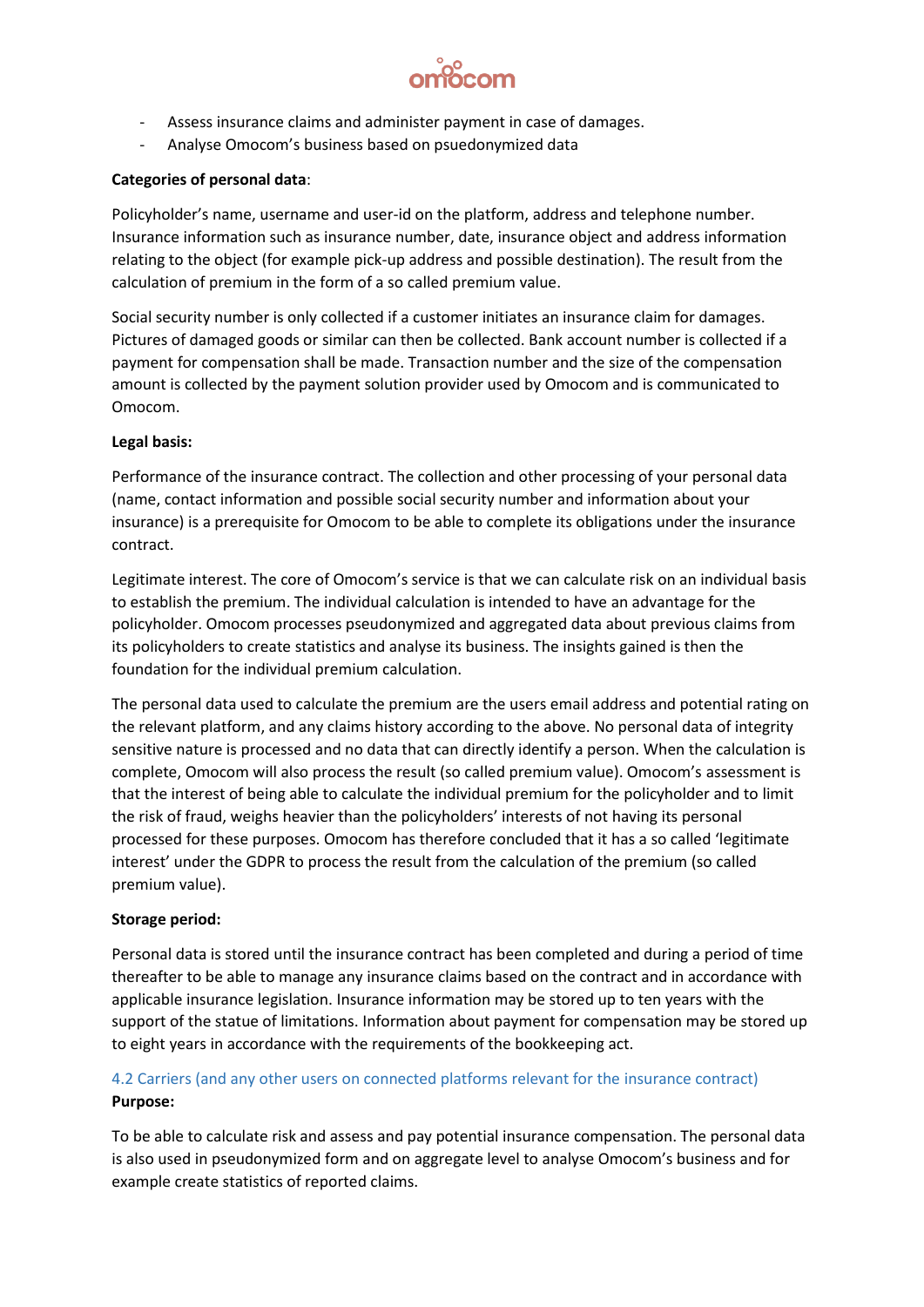

Omocom does not use the poliyholder's personal data for marketing purposes and does not share the personal data to third parties for such purposes.

#### **Processing conducted:**

- Calculate individual premium, using so called profiling in the form of an automated assessment of known ratings for the relevant email address on all connected platforms where transactions/ratings occur, as well as gender, age and damage history (number of claims, damage ration in relation to number of transports, total amount paid as compensation).
- In some cases contact with carrier or other user in connection with claims adjustment, for the purpose of verifying the asserted course of events leading up to the damage
- Analyse Omocom's business based on psuedonymized data

#### **Categories of personal data**:

Username on the platform, social security number, gender email-address, telephone number, rating on connected platform where rating occurs, damage history (number of claims, damage ration in relation to number of transports, total amount paid as compensation). The result from the calculation of premium in the form of a so called premium value.

#### **Legal basis:**

The processing is based on legitimate interest. The core of Omocom's service is that we can calculate risk on an individual basis to establish the premium. The individual calculation is intended to have an advantage for the policyholder. Omocom processes pseudonymized and aggregated data about previous claims to create statistics and analyse its business. The insights gained is then the foundation for the individual premium calculation.

The personal data used to calculate the premium are the users email address and potential rating on the relevant platform, and gender, age and any claims history according to the above. No personal data of integrity sensitive nature is processed and no data that can directly identify a person. When the calculation is complete, Omocom will also process the result (so called premium value). Omocom's assessment is that the interest of being able to calculate the individual premium for the policyholder and to limit the risk of fraud, weighs heavier than the user's interests of not having its personal processed for these purposes. Omocom has therefore concluded that it has a so called 'legitimate interest' under the GDPR to process the result from the calculation of the premium (so called premium value).

#### **Storage period:**

Personal data is stored in accordance with applicable insurance legislation.

#### **5. With whom may we share your personal data?**

#### **Data processors**

In cases where it is necessary for Omocom to be able to offer its services, certain personal data is shared with companies that are so-called data processors. A data processor is a company which processes information on our behalf and according to our instructions. Omocom has data processors assisting with:

a) IT services - Companies that manage the necessary operations, technical support and maintenance of our IT solutions.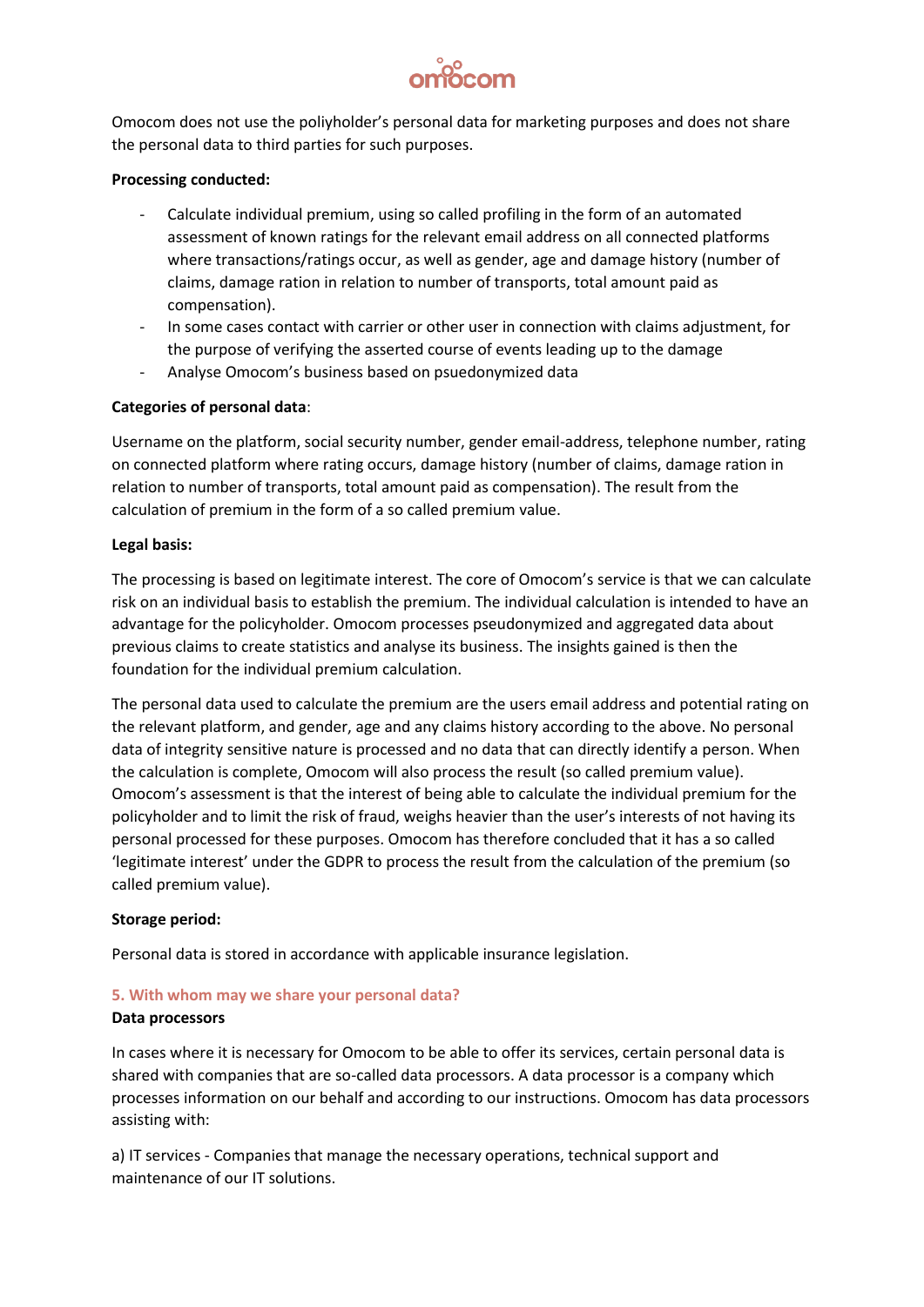

b) Claims settlement - Companies hired by Omocom to evaluate and administer any requests for insurance compensation from policyholders.

c) Payment solutions - Companies hired by Omocom to practically enable the payment of any insurance compensation to policyholders.

Omocom verifies all data processors to ensure that they can provide adequate guarantees regarding the security and confidentiality of personal data. There are written agreements with all data processors through which they guarantee the security of the personal data being processed and undertake to comply with the applicable data protection legislation as well as Omocom's security requirements and instructions in general.

#### **Organizations that are independent data controllers**

We also share your personal data with certain companies or other organizations that are independently responsible for personal data. The fact that an organization is independently responsible for personal data means that Omocom does not control how the information provided to such organisations is to be processed. Independent data controllers with whom we may share your personal data are:

- a) State authorities (the police, the Swedish Tax Agency or other authorities) if we are obliged to do so by law or on suspicion of crime.
- b) Debt collection companies, if required to establish, assert and defend legal claims.
- c) Companies in identity analysis and anti-fraud, if relevant for assessing individual premiums for policyholders.
- d) The joint claims register (Sw. *"skadeanmälningsregister"* (below the "GSR")) for the insurance industry. This register contains certain information about the damage as well as information about who requested compensation and is only used in connection with claims settlement. This means that the company finds out if you have previously reported any damage to another insurance company or authority that handles similar compensation claims. The purpose of the GSR is to provide insurance companies and authorities handling similar compensation claims with a basis for identifying unclear insurance cases and compensation claims. In this way, companies and authorities can counteract the payment of compensation based on incorrect information as well as incorrect payment from several insurances for the same damage. The data can also be used in deidentified form for statistical purposes.

The data controller for GSR is Skadeanmälningsregister (GSR) AB, Box 24171, 104 51 Stockholm. Please refer to www.gsr.se for more information about the processing of information that appears in the register.

When your personal data is shared with an organization that is independently responsible for personal data, your personal data is processed in accordance with that organization's privacy policy and personal data management.

#### **6. Where do we process your personal data?**

Omocom processes your personal data within EU/EES.

#### **7. For how long do we store your personal data?**

We do not store your personal data longer than is necessary for each purpose. See more about the specific storage periods under each purpose.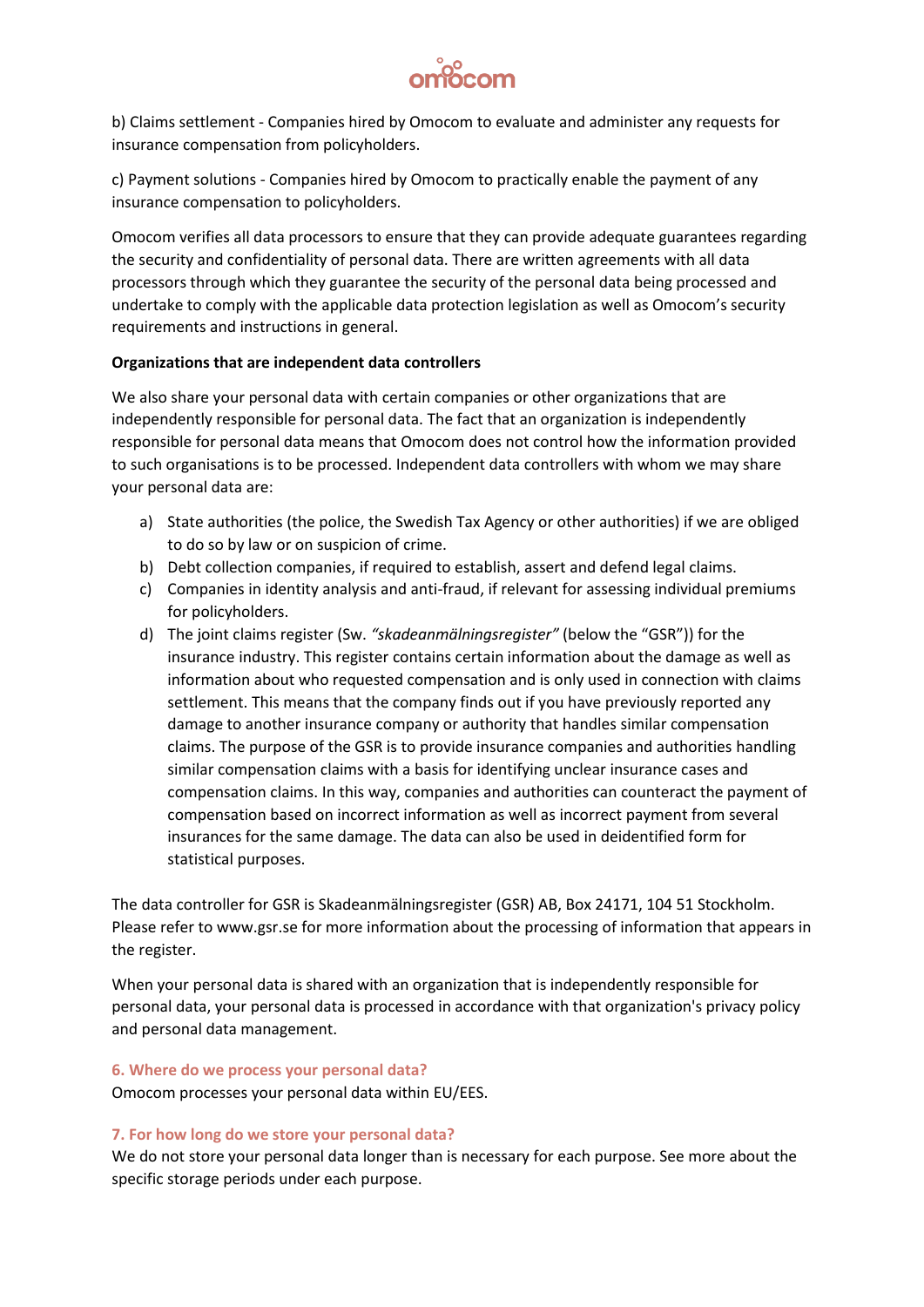

#### **8. What rights do you have?**

#### **Right of access (so-called register extract)**

Omocom always strives for transparency in how we process your personal data. See section 4 above for a list of the categories of personal data that Omocom processes. If you wish to receive an extract of the specific personal data that is processed about you, you have the right to request access to the data within 30 days via a so-called register extract. Keep in mind that if we receive a request for access to data, we may ask for additional information to ensure efficient handling of your request and that the information is provided to the right person.

#### **Right to erasure**

According to the GDPR, you can request deletion of your personal data in certain situations. Regarding Omocom's personal data processing, the following situations may be relevant:

- The information is no longer necessary for the purposes for which it was collected or processed
- You object to the assessment we have made in relation to our legitimate interests, and your reason for objection outweighs our legitimate interest
- The personal data is processed in an illegal way
- The personal data must be deleted in order to fulfil a legal obligation that we are subject to

Keep in mind that Omocom has the right to deny your request if there are legal obligations preventing us from immediately deleting certain personal data, such as if the data needs to be saved in accordance with accounting legislation. The processing may also be necessary for us in order to establish, assert or defend legal claims.

#### **Right to rectification**

According to the GDPR, you have the right to have your personal data corrected without undue delay if it's not accurate.

#### **Right to restriction of processing**

According to the data protection regulation, you have the right to, under certain conditions, demand a restriction of certain processing of your personal data. This can be done if you have objected to a balance of interests set out above and are waiting for Omocom to check whether the company's legitimate interests outweigh your interests in having the information deleted. However, this may affect Omocom's ability to meet certain obligations towards you during such time when the processing is limited. If the processing has been restricted as described above, Omocom may only, in addition to the actual storage of data, process the data to establish, assert or defend legal claims, to protect someone else's rights or if you have given your consent to continued processing.

#### **Right to data portability**

According to the data protection regulation, you have the right to obtain any personal data concerning you and which you have provided to Omocom, in a structured, commonly used and machine-readable format. You shall have the right to transfer such data to another controller.

# **Right to object**

According to the data protection regulation, you have the right to object to the processing of personal data (incl. profiling) which is based on a balance of interests/legitimate interest. In the event of an objection, Omocom may no longer process the personal data unless we can show that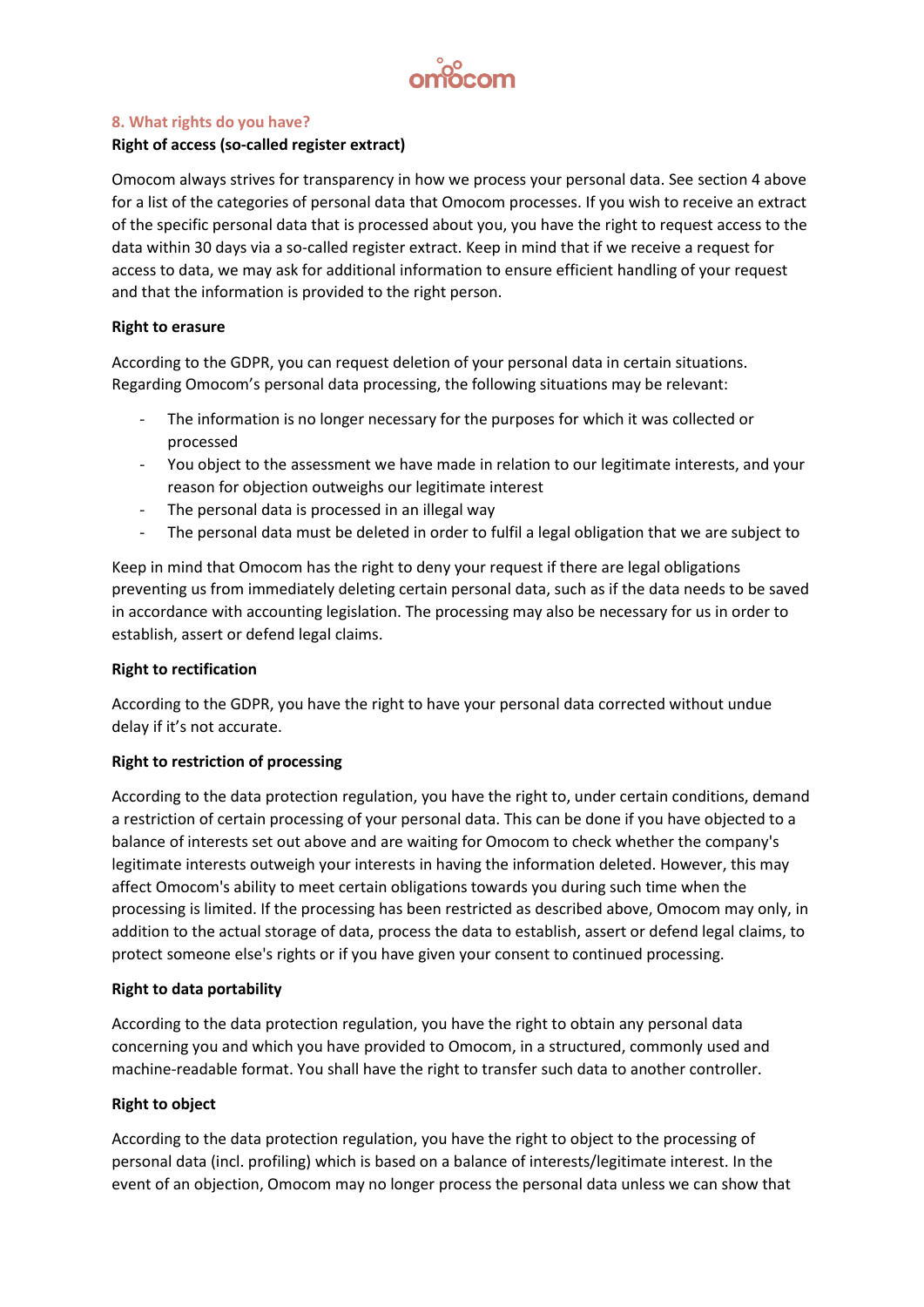

we have significant legitimate reasons for the processing that outweigh your interests, rights and freedoms or if the processing takes place for the determination, exercise or defence of legal claims.

#### **9. How do we handle social security numbers?**

As stated above under section 4, Omocom only collects social security numbers if a policyholder initiates a claims settlement case.

#### **10. Omocom in social media**

Omocom is responsible for the processing of personal data that occurs on such pages on social media which Omocom controls. We usually obtain consent if we publish personal data in news on social media. The posts made on Omocom's social media by other parties are moderated and handled in accordance with the rules of the Swedish Act (1998:112) on Responsibility for Electronic Bulletin Boards.

#### **11. What is cookies and how does Omocom use these?**

Cookies are small text files consisting of letters and numbers sent from our web server and stored on your browser or device. At Omocom.se we use the following cookies:

a) Third-party cookies (set by a third-party's website. These are used by us primarily for analyses, e.g. Google Analytics.).

The types of cookies set out above may be of the following kinds:

b) Session cookies (a temporary cookie that expires when you close your browser or device)

c) Permanent cookies (cookies remaining on your computer until you delete them or they expire)

In addition to this, we may also use

d) Similar technologies (technologies storing information in your browser or in your device in a way that is similar to cookies).

#### **12. How to control the use of cookies**

You have the possibility to control the use and scope of cookies by changing the settings in your browser or device. For example, you may choose to block all forms of cookies, to only allow firstparty cookies or elect that cookies are deleted when you close the browser window. Keep in mind that some of our services may not work if you block or delete cookies. You can read more about cookies in general on the website of the Swedish Post and Telecom Authority (PTS), (www.pts.se).

#### **13. The protection for your personal data**

Omocom takes necessary measures from both a technical and organizational perspective required to protect the confidentiality, integrity and access to personal data. Only those persons who actually need to process your personal data in order for us to fulfil our stated purposes have access to them.

#### **14. The Swedish Authority for Privacy Protection as supervisory authority**

The Swedish Authority for Privacy Protection is the responsible supervisory authority and thus monitors the application of the data protection legislation. If you believe that Omocom or another company is processing personal data incorrectly, you may submit a complaint to the Swedish Authority for Privacy Protection. You can find more information on the website of the Swedish Authority for Privacy Protection ("IMY") (www.imy.se).